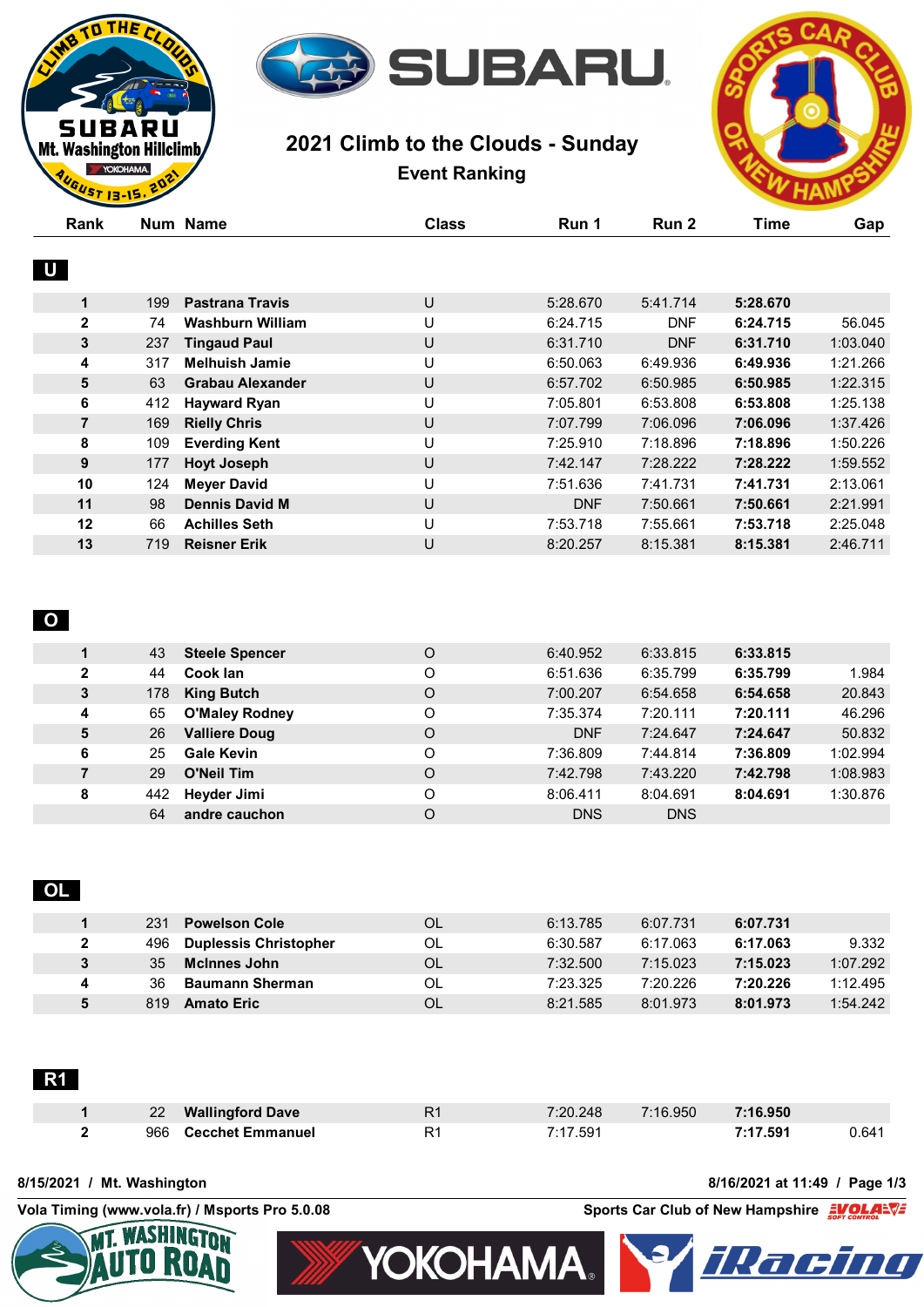



# **2021 Climb to the Clouds - Sunday Event Ranking**



| Rank |     | Num Name                  | Class          | Run 1      | Run 2      | Time     | Gap      |
|------|-----|---------------------------|----------------|------------|------------|----------|----------|
|      |     |                           |                |            |            |          |          |
| 3    | 11  | <b>Sharron Margaret</b>   | R <sub>1</sub> | 7:27.869   | 7:33.035   | 7:27.869 | 10.919   |
| 4    | 110 | <b>Cassidy John</b>       | R <sub>1</sub> | 7:55.537   | 7:53.380   | 7:53.380 | 36.430   |
| 5    | 916 | <b>Denmeade Catherine</b> | R <sub>1</sub> | 8:28.580   | 8:38.968   | 8:28.580 | 1:11.630 |
| 6    | 931 | <b>Kennedy Donald</b>     | R <sub>1</sub> | 8:35.845   | 8:31.054   | 8:31.054 | 1:14.104 |
| 7    | 251 | <b>Fouguette Dan</b>      | R <sub>1</sub> | 9:03.639   | 8:55.806   | 8:55.806 | 1:38.856 |
|      | 832 | <b>Rizzo Pete</b>         | R <sub>1</sub> | <b>DNS</b> | <b>DNS</b> |          |          |

# **R2**

|              | Dennis Joshua                | R <sub>2</sub> | 6:49.917   | 6:51.573 | 6:49.917 |          |
|--------------|------------------------------|----------------|------------|----------|----------|----------|
| $\mathbf{2}$ | 118.<br><b>Potts Erik</b>    | R <sub>2</sub> | 7:28.915   | 7:32.985 | 7:28.915 | 38.998   |
| 3            | 32<br><b>Noves Adam</b>      | R <sub>2</sub> | 7:48.702   | 7:46.659 | 7:46.659 | 56.742   |
| 4            | <b>Whitsell Jesse</b><br>786 | R <sub>2</sub> | 7:51.458   | 7:54.767 | 7:51.458 | 1:01.541 |
| 5            | 320<br><b>Beliveau James</b> | R <sub>2</sub> | 8:48.470   | 8:34.158 | 8:34.158 | 1:44.241 |
|              | Doyle William<br>323         | R <sub>2</sub> | <b>DNF</b> |          |          |          |

# **HPSS**

|   | 62<br><b>Young Drew</b>    | <b>HPSS</b> | 7:20.738   | 7:26.376 | 7:20.738 |        |
|---|----------------------------|-------------|------------|----------|----------|--------|
|   | Goss Brian<br>27           | <b>HPSS</b> | 7:29.387   | 7:32.809 | 7:29.387 | 8.649  |
|   | Cota Arlo<br>45            | <b>HPSS</b> | 7:39.535   | 7:32.980 | 7:32.980 | 12.242 |
| 4 | 88<br><b>Tavlor Don</b>    | <b>HPSS</b> | 7:36.153   | 7:35.487 | 7:35.487 | 14.749 |
|   | 18<br><b>Valliere Dave</b> | <b>HPSS</b> | 8:01.594   | 8:01.098 | 8:01.098 | 40.360 |
|   | <b>Ricker John</b><br>119. | <b>HPSS</b> | <b>DNF</b> |          |          |        |

### **ME**

| $\mathbf{\Delta}$ | <b>Greenhaus Charles</b> | ME | 7:21.781 | 7:13.203 | 7:13.203 |  |
|-------------------|--------------------------|----|----------|----------|----------|--|

### **P1**

|              | 174 | Lagemann Ramana      | P <sub>1</sub> | <b>DNF</b> | 6:21.592 | 6:21.592 |          |
|--------------|-----|----------------------|----------------|------------|----------|----------|----------|
| $\mathbf{2}$ | 551 | Dilks Amy            | P1             | 7:51.597   | 7:40.851 | 7:40.851 | 1:19.259 |
| 3            | 78  | <b>Heath Arthur</b>  | P <sub>1</sub> | <b>DNF</b> | 7:49.019 | 7:49.019 | 1:27.427 |
| 4            | 766 | <b>Pocock Caleb</b>  | P <sub>1</sub> | 8:06.678   | 8:18.665 | 8:06.678 | 1:45.086 |
|              |     | <b>Gottlieb Matt</b> | P <sub>1</sub> | DNF        |          |          |          |

**8/15/2021 / Mt. Washington 8/16/2021 at 11:49 / Page 2/3**

**Vola Timing (www.vola.fr) / Msports Pro 5.0.08 Sports Car Club of New Hampshire**  $\frac{1}{5}$